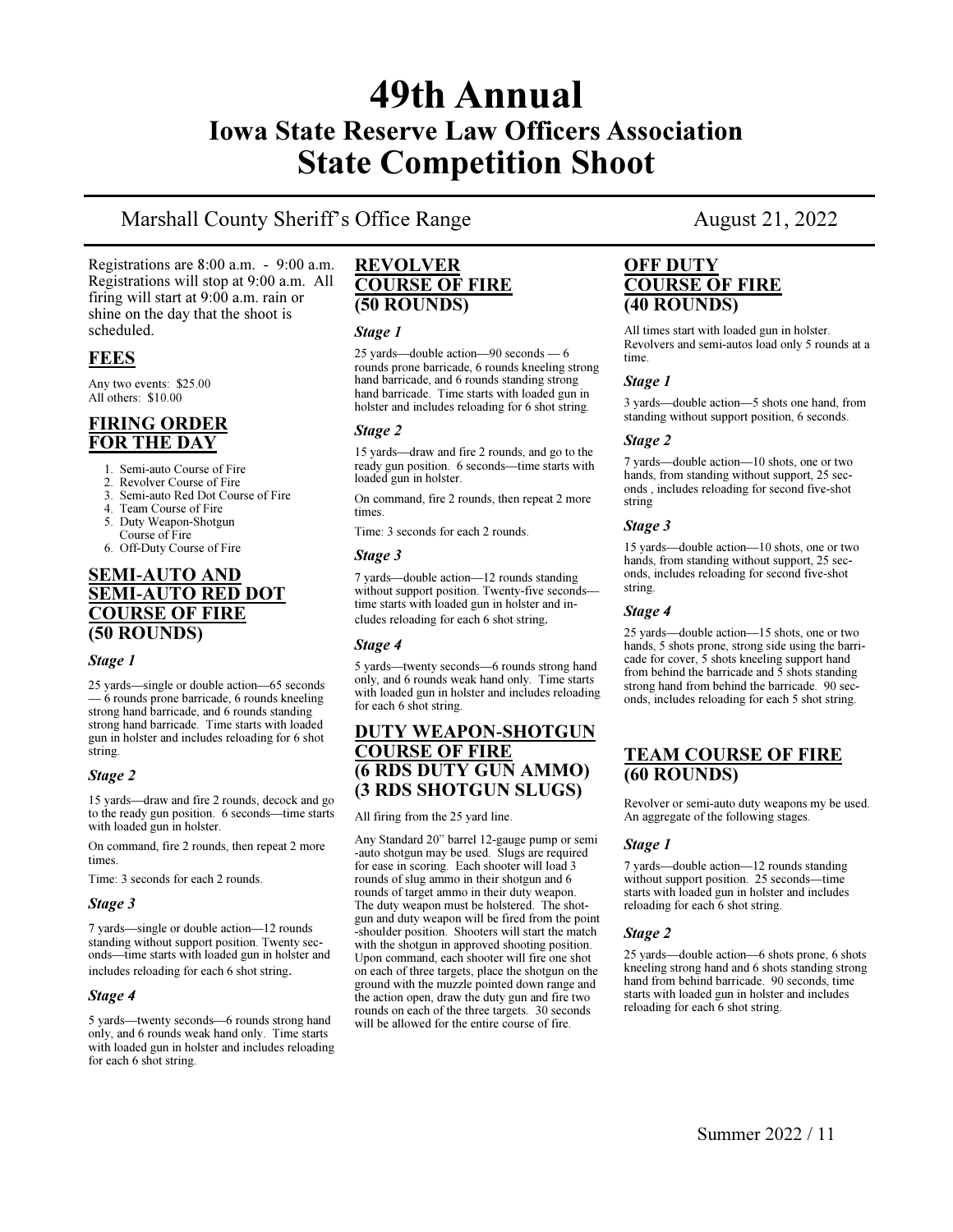#### Stage 3

15 yards—double action—6 shots standing without support. No barricade or other support is used. 12 seconds, times starts with loaded gun in holster.

#### Stage 4

25 yards—double action—6 shots sitting, 6 shots prone, 6 shots kneeling strong hand, 6 shots standing strong hand from behind barricade. 2 minutes, 45 seconds, time starts with loaded gun in holster and includes reloading for each 6 shot string.

### TEAM COMPETITION

3 active reserve officers shall constitute a team. All must be members of the same organization and team members will be designated prior to competitive shooting.

### GENERAL RULES

- 1. All shooters must be paid members of the association, and show their membership cards when signing up. Shooters who qualify for membership but are not members may shoot with payment of dues to the association.
- 2. Regular officers, who are paid members of the association, may shoot the course of fire and will be eligible for trophies.
- 3. All weapons will be unloaded on the range until told differently by the range officer.
- 4. The range officer by means of turning targets, whistle or any vocal means will start and stop the different stages. Any shooting before or after this signal will cause the shooter to lose a high point value for each offense for that stage. If you should get 3x's and you have 2 penalty shots, you would lose 2x's.
- 5. For combat type of competition, no alibi shots will be allowed.
- 6. All shooters will remain on the firing line until called to their targets by the range officer.
- 7. You will NOT touch your target until the scorekeeper is through or you will be DISQUALIFIED for that stage.
- Any changes on the score card must be initiated by the scorer. Any changes not marked this way will be marked as a miss. This also means any markovers.
- 9. If there are any complaints about the shoot, you will write a letter stating the problem and the location and send it to the shoot chairperson and a copy to the president of the association. It will be acted on, and you will receive an answer to your complaint.
- 10. A range officer will be appointed for each location by the Board of Directors and the shoot chairperson, and one line judge for each four shooters on the line.
- 11. Sights can be used in all stages and events.

### GENERAL INFORMATION

All scoring, marking, decision of ties, challenges or protests and any other information required is determined by the official NRA police pistol combat rules.

For more information or for questions regarding the pistol matches, please contact:

Joel Phillips ISRLOA Chief Range Officer Marshall County Sheriff's Office 2369 Jessup Ave Marshalltown, IA 50158

Marshall County Sheriff's Office 641**-**754**-**6380

### AMMUNITION

Any ammunition used must penetrate both the target and target backer. Failure to do so will result in the round being counted as a miss. All ammunition used in the shoot will be supplied by the shooter. Round nose, semi-wad cutter or wad-cutter ammo only.

#### HANDGUN RESTRICTIONS

#### Revolver weapons

The revolver must be capable of chambering and firing the minimum .38 special service load with no top caliber limit. It must be a factory manufactured revolver with no external modifications, except for the grips which may be modified or changed because of the size of the competitor's hand or to facilitate loading. Any revolver with modification such as extended or modified front or rear sights, heavy barrels or other unusual barrel configurations which change the outward appearance from the service type model as advertised will not be allowed.

- A) Trigger—must have single and double action capability and must be capable of lifting two and one-half pounds when fun is cocked for single action firing. TRIGGERS MAY BE WEIGHED.
- B) Sights—fixed or adjustable sights may be used. Painted or blackened sights will be allowed.
- C) Barrel length—not to exceed 6 inches. Each Competitor is responsible for his or her Firearm and any which may be questionable should be submitted to the Chief Range Officer for a decision prior to being used.

### **Off Duty weapons**

Revolver or semi-auto weapons may be used, but not both. The weapon must be .380 caliber or bigger. It must be a factory manufactured weapon, with no external modification, except for grips which may be modified or exchanged because of the size of a competitor's hand or to facilitate loading. No external or internal modification may be made that would render the weapon less safe than originally designed by the manufacturer. Sights can not be blacked on the firing line (colored). The Chief Range Officer's decision on firearms permitted will be final.

- A) Revolver triggers—must have a single and double action capability.
- B) Sights—fixed and adjustable.
- C) Semi*-*auto barrel length—not to exceed 3-1/2 inches
- D) Revolver barrel length—not to exceed 3 inches.

### Semi*-*Auto weapons

It must be a factory manufactured weapon, with no external modification, except for grips which may be modified or changed because of the size of the competitor's hand or to facilitate loading. No external or internal modifications may be used that would render the weapon less safe than ordinarily designed by the manufacturer. Sights can not be blacked on the firing line (colored). The Chief Range Officer's decision on firearms permitted will be final.

- 1. Sights—fixed or adjustable.
- 2. Barrel length—not to exceed 5-1/2 inches.

#### Semi*-*Auto Red Dot weapons

Requirements for pistol duty optic sights include:

1. Be non-magnified, and manufactured and marketed as a law enforcement or military handgun optic sight.

2. Must mount without any modification to the handgun as originally manufactured.

3. Mounting can be done using an Optic Ready Plate system, or by removing the rear sight and replacing it with a dovetail optic mount as long as no modification is made to the handgun.

### HOLSTER RESTRICTIONS

Holsters must be conventional duty right or left hand type. Worn on the hip. No cross draw or shoulder type will be allowed. Holsters normally used for competition shoots are prohibited.

### RELOADING GUIDELINES

After initial loading, all loading will be cartridges taken from the competitor's pocket, cartridge belt, mechanical loaders or special pouch provided that said pouch is practical for police use. It is the competitor's responsibility to have sufficient ammunition to complete the course of fire in his or her possession. If equipment is questionable, it should be submitted to the Chief Range Officer for decision prior to shooting.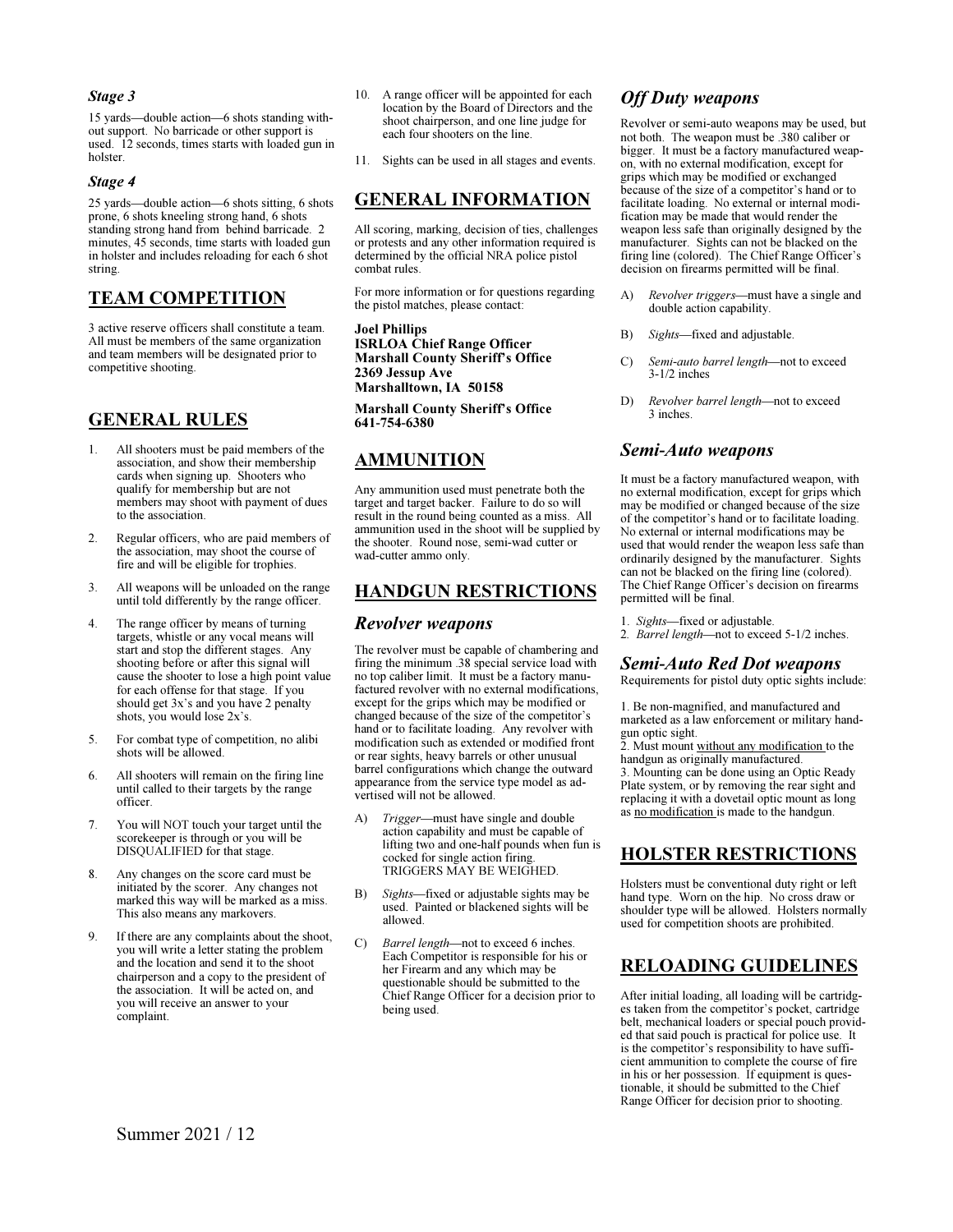### TARGETS

The B-27 target will be used for all matches.

### CLASSIFICATIONS

### Revolver, Semi*-*auto, Off Duty Duty Weapon*-*Shotgun and Semi*-*auto Red Dot classes

For any shooter with an established average with the association:

| $95.0 - 100$  | <b>High Master Class</b> |
|---------------|--------------------------|
| $90.0 - 94.9$ | <b>Master Class</b>      |
| $85.0 - 89.9$ | <b>Expert Class</b>      |
| $75.0 - 84.9$ | Sharpshooter Class       |
| $00.0 - 74.9$ | Marksman Class           |

For any shooter that has not established an average with the association, that shooter will shoot in the "New Shooter" class the first year.

Classification of shooters will be done at the time of registration.

#### Team

Team is not broken into classes.

### SHOOTING POSITIONS

#### Ready Position

Loaded gun in a conventional right or left handed holster. Competitor's hands may not touch the gun or holster, before the targets start to turn.

### The Ground

All references to "the ground" in the following position rules are to be construed as applying to the surface of the firing point, floor, such shooting mats and platforms as are customarily used on shooting ranges.

### Artificial Support

Any supporting surface except the ground not specifically authorized for use in the rules for the position prescribed. Digging or use of elbow or heel holes at the firing points or the use of depression which form artificial support for the elbows, arms, or legs is prohibited. Use of artificial support is prohibited except as individually authorized for the physically handicapped shooter. Equipment such as handcuff case, speed loader, ammunition pouches, holster, or any other equipment would be considered "ARTIFICIAL SUPPORT" when it is positioned in a location to as provide or give reasonable appearance of providing support.

### Standing With Support

Standing with support—standing behind a barricade. Both feet must be behind barricade. Both feet must be behind the line (which is either real or imaginary) extending from the firing line to the rear on the exposed or shooting side of the barricade. Strong Hand Barricade—gun must be held with the strong hand and only the trigger finger may be in the trigger guard. Shooting hand or gun may be supported by the other hand. The test will be: if the support hand is removed, the weapon can still be fired.

### Standing Without Support

Standing, with bent or straight legs, gun held by one or both hands. All portions of the shooter's clothing, body and gun clear of artificial support.

#### Sitting

The buttocks must be on the ground with body facing target. Hand may be extended to rear for support, elbow may not touch the ground. Back can not rest on the ground and one or both knees may be raised. Arm or arms, hand or hands may be supported on or by one or both knees, but may not be supported or steadied by either foot.

### Kneeling

- A) Kneeling on one knee, the other extended toward the target. Buttocks may be on the heel or side of foot but can not touch the ground. One arm may be supported on the forward knee. The gun may be held by one or both hands.
- B) Kneeling on both knees, the buttocks clear off the ground but may rest on heels. The gun may be held by one or both hands and one or both arms are to be extended without other support.

### Prone

Body extended on the ground parallel to the line of sight, head toward target. The weapon may not touch the ground by may be supported by one or both hands which may touch the ground, and which are extended toward the target, the competitor assumes the prone position from the sitting position and the weapon must remain pointing "down range" during the process of changing positions.

### PHYSICALLY HANDICAPPED SHOOTERS

A shooter who because of a physical handicap can not fire from one or more of the prescribed shooting positions outlined in these rules, or who must use special equipment or gloves when firing, is privileged to petition the Chief Range Officer for permission to assume a special position or to use modified equipment or both. This petition will be in the form of a written request from the person concerned to the Chief Range Officer outlining in detail the reasons why the special position must be assumed or the special equipment must be used. The petition will be accompanied by pictures of the shooter in the position he or she desires approved and, if special equipment is required, the picture will show how this equipment is used. The petition and all pictures must be furnished in exact duplicate. The petition must be accompanied by a doctor's statement if the physical handicap is not completely evident in the pictures submitted.

- A) Each petition will be reviewed by the Chief Range Officer and may require additional or supplementary statements or pictures. After review, the association secretary will be instructed by the Chief Range Officer to issue a special authorization letter to individuals who submit petitions and pictures which have been approved. Such letter will have necessary pictures attached.
- B) Shooters, who have received special authorization letters, will be required to carry them when competing in competition governed by association rules, and to present the letter when requested by officials of the competition.
- C) In the event of a protest involving the position or the equipment used by such a shooter, the Chief Range Officer will compare the questioned position or equipment with the certificate and photographs presented by the shooter. If the shooter's position or equipment does not, in the opinion of the officials, conform to that authorized by the association secretary (or if the shooter has no authorization certificate or pictures), the protest shall be allowed and the shooter will be required to change immediately to the position or equipment which has been approved or to an otherwise legal position or equipment.